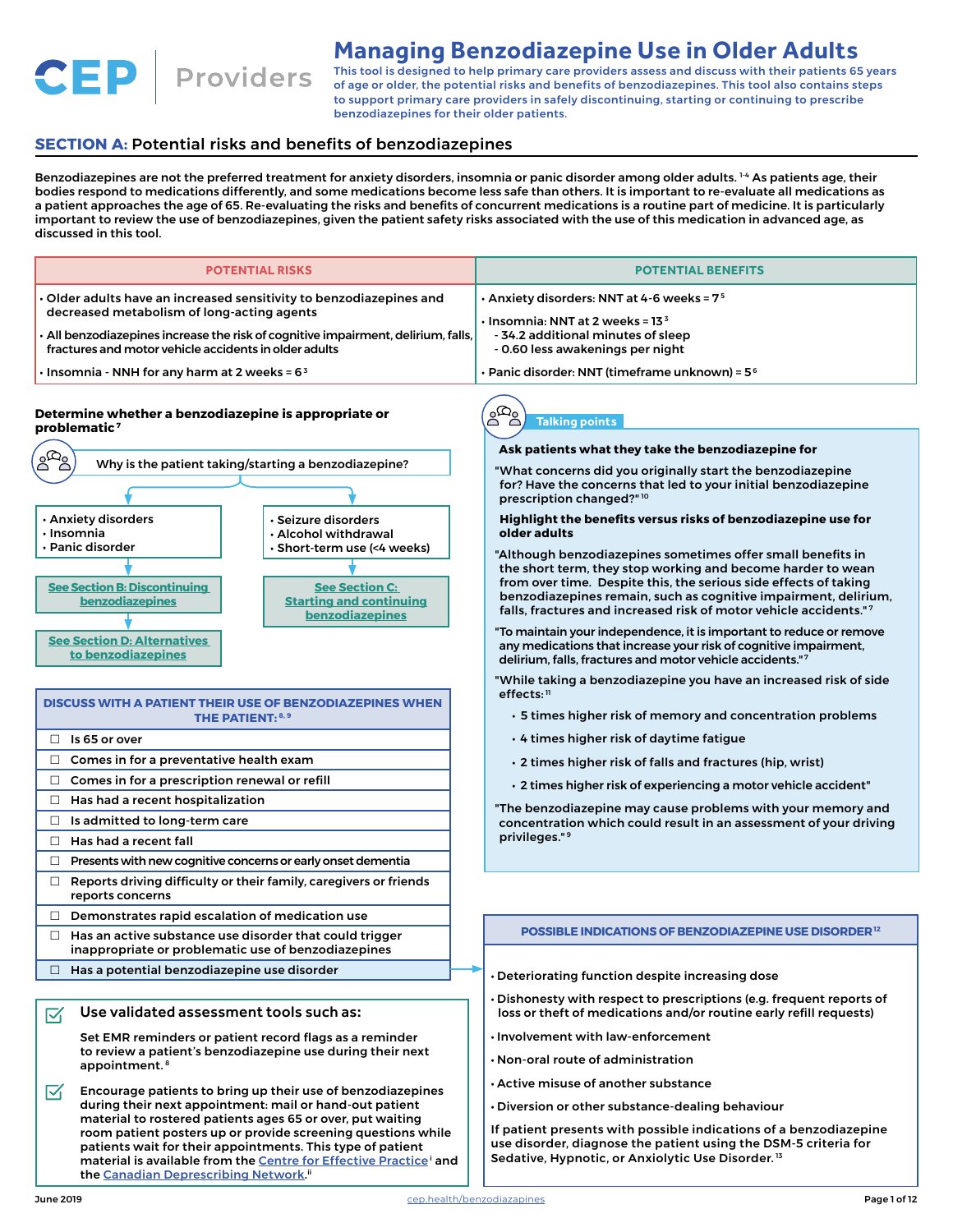## <span id="page-1-0"></span>**i. Tapering steps**

If taking a benzodiazepine is no longer appropriate for a patient, then use the following steps to help them taper off of the medication or to a lower dose.

#### **IMPORTANT INFORMATION TO COLLECT BEFORE STARTING A TAPER**

- **Current dose and duration,** including prn use of benzodiazepine
	- Discontinuation with no taper is possible if the benzodiazepine has been taken for <3 weeks 14
	- Individuals taking the equivalent of ≥60mg diazepam daily (see [Benzodiazepines available in Ontario](#page-4-0)), or with a history of serious withdrawal reactions, should be hospitalized during acute withdrawal and tapering should be slower<sup>14</sup>
- **All prescribed and over-the-counter medications** that the patient is currently taking, including supplements, vitamins, and naturopathic treatments
- **History of previous nonpharmacological and pharmacological alternatives tried** for anxiety disorders, insomnia or panic disorder
	- Understand what the patient means by "tried" and consider if the duration "tried" is long enough to evaluate efficacy/side effects
	- An adequate trial of nonpharmacological and pharmacological alternatives is approximately 6-8 weeks
- **Substance use history** (e.g. alcohol, cannabinoids, caffeine, nicotine)
- **History of adverse events** (e.g. delirium, dementia or cognitive impairment, falls, fractures or motor-vehicle accidents)
- **Baseline assessment of anxiety disorders, insomnia or panic disorder**
	- Use validated assessment tools such as, [GAD-7 and PHQ](https://link.cep.health/benzo2) (PHQ section 4 on panic disorder)<sup>15</sup>, and the **Insomnia** [Severity Index](https://link.cep.health/benzo3)<sup>16</sup>

### **Talking points**

#### **Discuss tapering and alternatives**

- "There are more effective treatments than benzodiazepines for your [anxiety/ insomnia/panic disorder]."<sup>2,17</sup>
- "Many people have successfully stopped taking their benzodiazepine — the majority of people can stop through tapering."<sup>7,18</sup>

#### **1. PLAN THE TAPERING**

- **Engage patients** in developing a clear plan for tapering, incorporating goals and preferences regarding benzodiazepine use 7
	- Discuss a goal of discontinuation versus lowest possible dose
		- If a medication cannot be completely discontinued, a decrease in dose is still a win!
	- Ensure patients know what is required of them (e.g. schedule for primary care provider visits and schedule for picking up prescriptions at designated pharmacy)
	- Reassure patients that they have control in the taper; taper can go as slow as they need and can be paused and adjusted as needed
- **Establish the formulation** to be used for tapering
	- See [Benzodiazepines available in Ontario](#page-4-0) if switching patient to another benzodiazepine before tapering
	- There is insufficient evidence to support the use of one particular benzodiazepine over another (or for long- vs. short-acting benzodiazepines) for a tapering schedule<sup>7</sup>

#### **Establish the dosing interval**

- Scheduled doses are preferred over prn doses (to help with the withdrawal)
- Keep the dosing interval constant (e.g. bid)
- **Establish the rate of the taper** based on the patient's health and preferences, as well as formulations available for the current benzodiazepine (see Benzodiazepines available in [Ontario](#page-4-0))
	- For older adults, it is recommended to taper the benzodiazepine dose slowly: **25% reduction every 2 weeks and then a slower taper of 12.5% every 2 weeks near the end**<sup>7</sup>
	- See [Alternative rates for tapering](#page-2-0)
- **Contact the patient's pharmacy** to discuss the tapering plan (by phone and/or fax depending on what is feasible)
	- Discuss with the pharmacist any pill splitting or liquid formulations necessary to accommodate tapering doses as well as packaging options for older adults (e.g. dosette or blister pack)

#### **2. CONSIDER ADJUNCTIVE THERAPY**

- **Consider cognitive behaviour therapy** to improve tapering success rates
	- Cognitive behaviour therapy has the highest success rate for patients discontinuing benzodiazepines compared to usual care or other prescribing interventions (see [Patient](#page-9-0)  [resources, services and supports](#page-9-0)) 7
	- The use of pharmacological adjunctive agents has limited evidence to support success

### **3. INITIATE THE TAPER AND MONITOR**

- **Decrease patient's dose** by 25% (or decided upon rate) every 2 weeks until dose is close to end goal (discontinuation or lowest possible dose), then slow the dose reduction to 12.5% (or decided upon rate) every 2 weeks until the end goal is reached<sup>7</sup>
- **Schedule follow-up appointments** with patient for every 1-2 weeks (in-person or over the phone) to monitor for expected benefits as well as severity and frequency of adverse drug withdrawal symptoms<sup>7</sup>
	- See [ii. Monitoring during a taper](#page-2-1)
	- If withdrawal symptoms are bothersome for a patient or if the taper is not going well, consider maintaining the current dose for an additional 1-2 weeks before attempting the next dose reduction, then continue to taper at a slower rate if appropriate 7

 $R_{\rm eq}$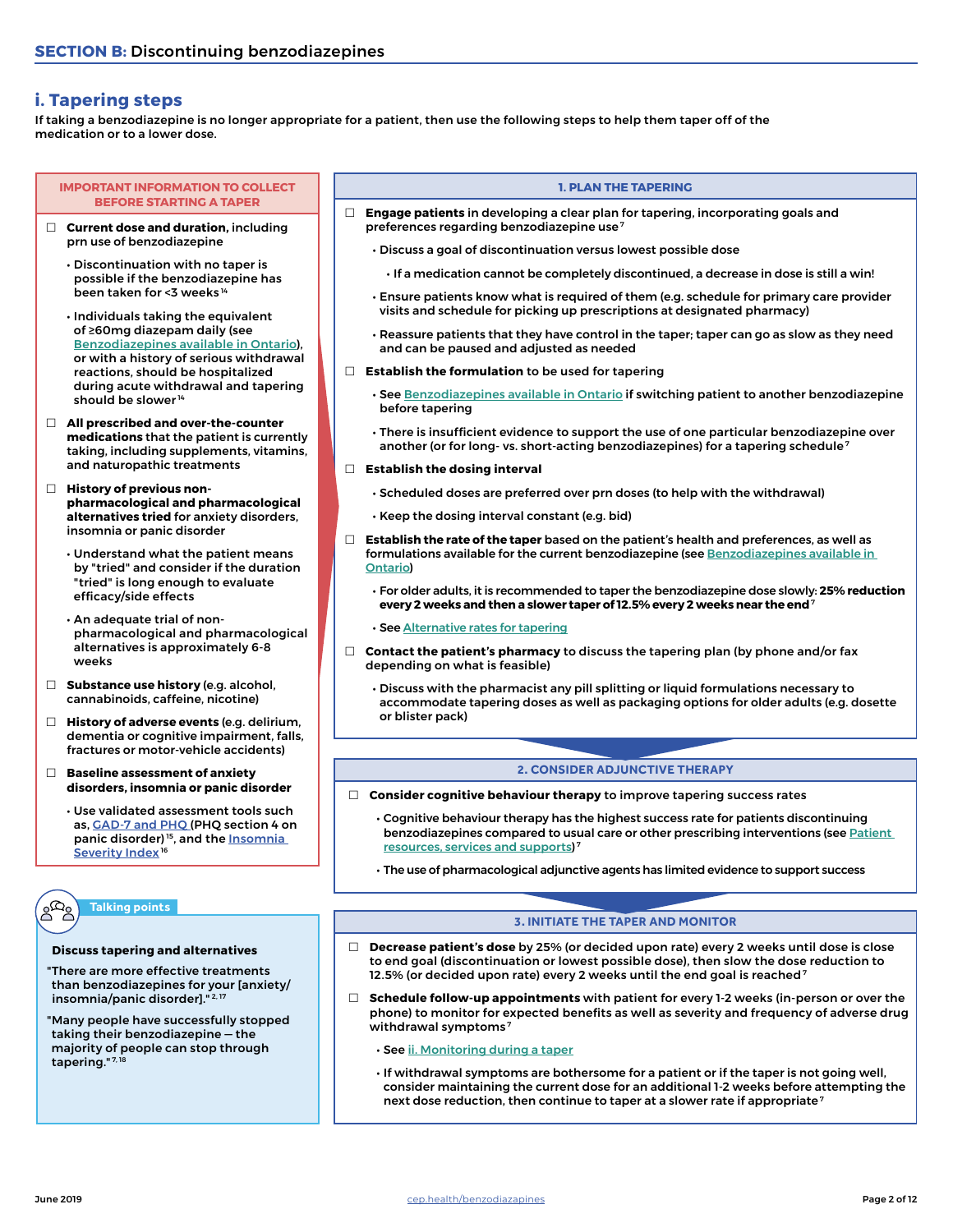## **SECTION B:** Discontinuing benzodiazepines (continued)

### <span id="page-2-0"></span>**ALTERNATIVE RATES FOR TAPERING**

- $\cdot$  Taper by 10% every 1-2 weeks until 20% of the original dose is reached, then taper by 5% every 2-4 weeks  $\rm{^{14}}$
- For those experiencing severe side effects or severe anxiety, consider a slower taper of 10% every 2 weeks 14
- For those taking a benzodiazepine for panic disorder, taper the weekly dose by a maximum of 10% per week over a period of 2–4 months
- For those who have been taking a long half-life benzodiazepine for only a short-term (e.g. up to 4 weeks of clorazepate or clonazepam), taper over 1 week
- Alprazolam
	- For doses <4mg/day, taper by no more than 0.5mg every 3 days or no more than 0.25mg every week  $44$
	- For doses ≥4mg/day, even slower tapers over 3+ months are required (e.g. 0.5mg every 2–3 weeks, then slow to 0.25mg every 2–3 weeks when at  $2mg/day$ )<sup>14</sup>

#### **TAPERING LONG-ACTING BENZODIAZEPINES**

**• Switching to long-acting benzodiazepines for a taper:**

- Switching to long-acting benzodiazepines may be done (e.g. diazepam, clonazepam), but this has not shown to reduce the incidence of withdrawal symptoms or improve cessation rates more than tapering shorter-acting benzodiazepines<sup>7</sup>
- Long-acting benzodiazepines do however offer advantages when tapering, including fewer rebound symptoms, constant drug levels and ease of formulation 14, 19, 20
- To reduce the severity of withdrawal symptoms, keep a patient on a long-acting benzodiazepine for at least 2 months following a switch (from a short-acting benzodiazepine) and before initiating a taper from the long-acting benzodiazepine<sup>14</sup>

#### **• To taper long-acting benzodiazepines:** <sup>21</sup>

- Taper by no more than diazepam 5mg or clonazepam 0.25mg equivalent/week
- Adjust rate of taper according to patient's symptoms
- Slow the pace of the taper once the dose is below 20mg of diazepam equivalent (e.g. 1–2 mg/week)
- Instruct the pharmacist to dispense daily, weekly or every 2 weeks depending on the dose and patient reliability

For additional examples of tapering approaches see [The Ashton Manual](https://link.cep.health/benzo4) ii

### <span id="page-2-1"></span>**ii. Monitoring during a taper**

During a taper, monitor a patient for expected benefits as well as adverse drug withdrawal symptoms and manage accordingly. If a patient is at high risk of withdrawal symptoms, refer to a supervised setting during taper initiation.

|                                                                                                                                                                                                                                                                                                         | <b>MONITOR PATIENTS DURING A TAPER FOR: 7, 12</b>                                                                                                                                                                                                                                                                                                                                                                                                                                                                                                                                                                                                                                           |                                                                                                                                                              |
|---------------------------------------------------------------------------------------------------------------------------------------------------------------------------------------------------------------------------------------------------------------------------------------------------------|---------------------------------------------------------------------------------------------------------------------------------------------------------------------------------------------------------------------------------------------------------------------------------------------------------------------------------------------------------------------------------------------------------------------------------------------------------------------------------------------------------------------------------------------------------------------------------------------------------------------------------------------------------------------------------------------|--------------------------------------------------------------------------------------------------------------------------------------------------------------|
| <b>Expected benefits</b>                                                                                                                                                                                                                                                                                | <b>Common withdrawal symptoms</b>                                                                                                                                                                                                                                                                                                                                                                                                                                                                                                                                                                                                                                                           | <b>Severe withdrawal symptoms*</b>                                                                                                                           |
| Less daytime sedation<br>⊔<br>Improved cognition<br>. Use validated assessment tools such as.<br>the Montreal Cognitive Assessment <sup>22</sup><br><b>Fewer falls</b><br><b>Fewer fractures</b><br><b>Fewer motor vehicle accidents</b><br><b>Improved function</b><br>Fewer respiratory exacerbations | Rebound anxiety disorders and/or panic<br>□<br>disorder<br>• Use validated assessment tools such as.<br>the GAD-7 and PHQ (PHQ section 4 on<br>panic disorder) <sup>15</sup><br>Rebound insomnia<br>$\Box$<br>. Use a validated assessment tool such as.<br>the Insomnia Severity Index <sup>16</sup><br><b>Irritability</b><br>$\Box$<br>Sweating<br>◻<br>Gastrointestinal symptoms (i.e. diarrhea,<br>□<br>abdominal cramps, nausea and vomiting)<br><b>Chills</b><br>$\Box$<br>П<br><b>Tremors</b><br><b>Dizziness</b><br>$\Box$<br>Visual distortion (patient should be told to<br>$\Box$<br>see their primary care provider if they are<br>experiencing visual distortion)<br>Tinnitus | Agitation<br>П.<br>Confusion<br><b>Disorientation</b><br>$\Box$<br>Depersonalization<br><b>Delirium</b><br>П<br><b>Seizures</b><br>П<br>Unstable vital signs |

\*Severe withdrawal symptoms do not appear to occur with tapering but have been reported rarely in patients stopping very high doses without tapering or who have underlying seizure disorders<sup>7</sup>

#### $e^{\Omega}$ g **Talking points**

**Ensure patients (and caregivers) are aware of withdrawal symptoms 7**

"You may experience a night or two of worse sleep." 9

"To reduce your risk of cognitive impairment, delirium, falls, fractures, and motor vehicle accidents, you might need to get through a few days/weeks of mild withdrawal symptoms."<sup>9</sup>

### $\sqrt{\phantom{a}}$  Use validated assessment tools such as:

• [Clinical Institute Withdrawal Assessment-Benzodiazepines](https://link.cep.health/benzo6) 23

• [The Benzodiazepine Withdrawal Symptom Questionnaire](https://link.cep.health/benzo7)<sup>24</sup>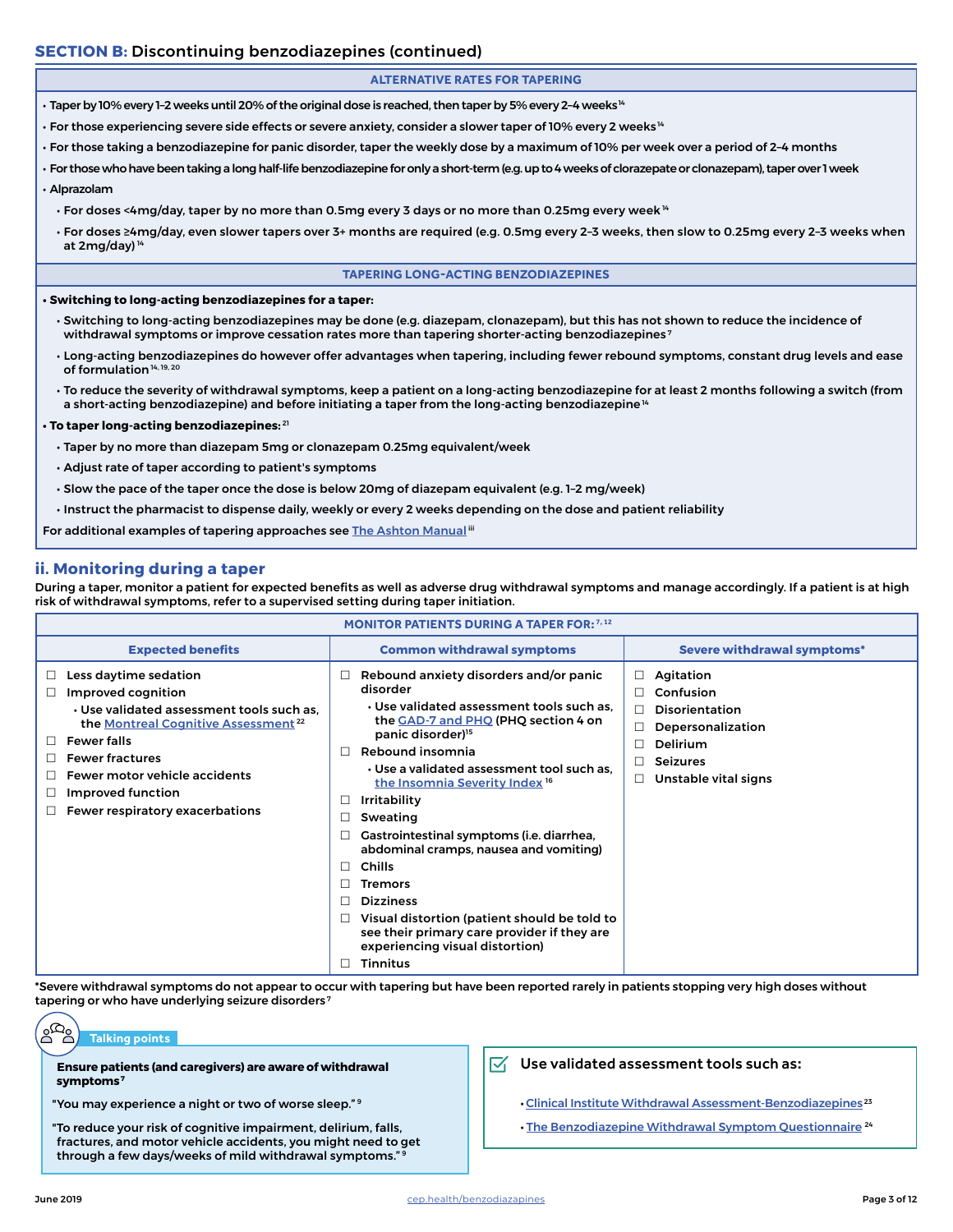### **iii Withdrawal symptom management 25, 26**

• If withdrawal symptoms are bothersome for a patient, consider maintaining the current dose for an additional 1–2 weeks before attempting the next dose reduction, then continue to taper at a slower rate if appropriate.<sup>7</sup>

#### **• Currently, no medications are recommended or approved for the management of benzodiazepine withdrawal after long-term use.** <sup>27</sup>

The following are temporary solutions (off-label) for acute relief of withdrawal symptoms that should be used with caution among older adults. These temporary solutions are based on clinical practice as quality evidence in this area is limited. If prescribing any of the following, use clinical judgment regarding the patient's ability to tolerate these medications and closely monitor the patient.

|                                                                     |                      | <b>MANAGEMENT</b>                                                                                                                                                                                                         |
|---------------------------------------------------------------------|----------------------|---------------------------------------------------------------------------------------------------------------------------------------------------------------------------------------------------------------------------|
| <b>WITHDRAWAL SYMPTOM</b>                                           | <b>TRY FIRST</b>     | <b>ALTERNATIVES</b>                                                                                                                                                                                                       |
| <b>Rebound anxiety disorders,</b><br>insomnia and/or panic disorder |                      | • See Section D: Alternatives to benzodiazepines                                                                                                                                                                          |
| <b>Sweating</b>                                                     |                      | • Oxybutynin* 2.5–5mg bid prn (short-term use)<br><b>Ensure patient is well-hydrated</b>                                                                                                                                  |
| <b>Diarrhea</b>                                                     | Slow or<br>pause the | Stop stool softeners and/or laxatives (e.g. sennosides, docusate sodium, lactulose), if applicable •<br>$\cdot$ Loperamide (if necessary) 4mg STAT, then 2mg after each unformed stool up to a maximum of<br>16mg per day |
| Abdominal cramps, chills and<br><b>Itremors</b>                     | taper                | If BP >90/50 mmHg, may give clonidine* 0.1mg (check BP and HR 1 hour later and if BP <90/50, HR •<br><50 or dizziness, do not prescribe further); may titrate up to gid prn, then taper                                   |
| Nausea and vomiting                                                 |                      | Dimenhydrinate* 25-50mg q4h prn<br>Prochlorperazine* 5-10mg q6h prn<br>· Haloperidol* 0.5-1mg q12h prn<br>· Metoclopramide* 10mg q4-6h prn                                                                                |

\* Appears in 2019 AGS Beers Criteria® - the Beers Criteria is published by the American Geriatrics Society and is a list of potentially inappropriate medications in older adults 28

## <span id="page-3-0"></span>**SECTION C:** Starting and continuing benzodiazepines

## **i. Starting a benzodiazepine**

For patients starting on a benzodiazepine, use the following information to ensure that benzodiazepines are prescribed safely, considering individual patient factors.

#### **IMPORTANT INFORMATION TO COLLECT BEFORE STARTING A BENZODIAZEPINE**

- **All prescribed and over-the-counter medications** patient is currently taking, including supplements, vitamins, and naturopathic treatments
- **History of previous non-pharmacological and pharmacological alternatives tried**
	- Understand what the patient means by "tried" and consider if the duration "tried" is long enough to evaluate efficacy/side effects
	- An adequate trial of non-pharmacological and pharmacological alternatives is approximately 6-8 weeks
- **Substance use history** (e.g. alcohol, cannabinoids, caffeine, nicotine)
- **History of adverse events** (e.g. delirium, dementia or cognitive impairment, falls, fractures or motor-vehicle accidents)
- **Baseline assessment of condition**

#### **TIPS FOR SAFE BENZODIAZPINE PRESCRIBING**

- "Start low, go slow"
	- Prescribe the lowest dose necessary to control patient's symptoms<sup>12, 14, 29</sup>
- Avoid starting long-acting benzodiazepines
- Limit prescription to 2-4 weeks 29
- Assess efficacy early and review regularly<sup>29</sup>
- Avoid prescribing benzodiazepines in older adults with a history of delirium, dementia, cognitive impairment, falls, fractures or motor-vehicle accidents 28
- Put in place safeguards (see [Safeguards](#page-4-1))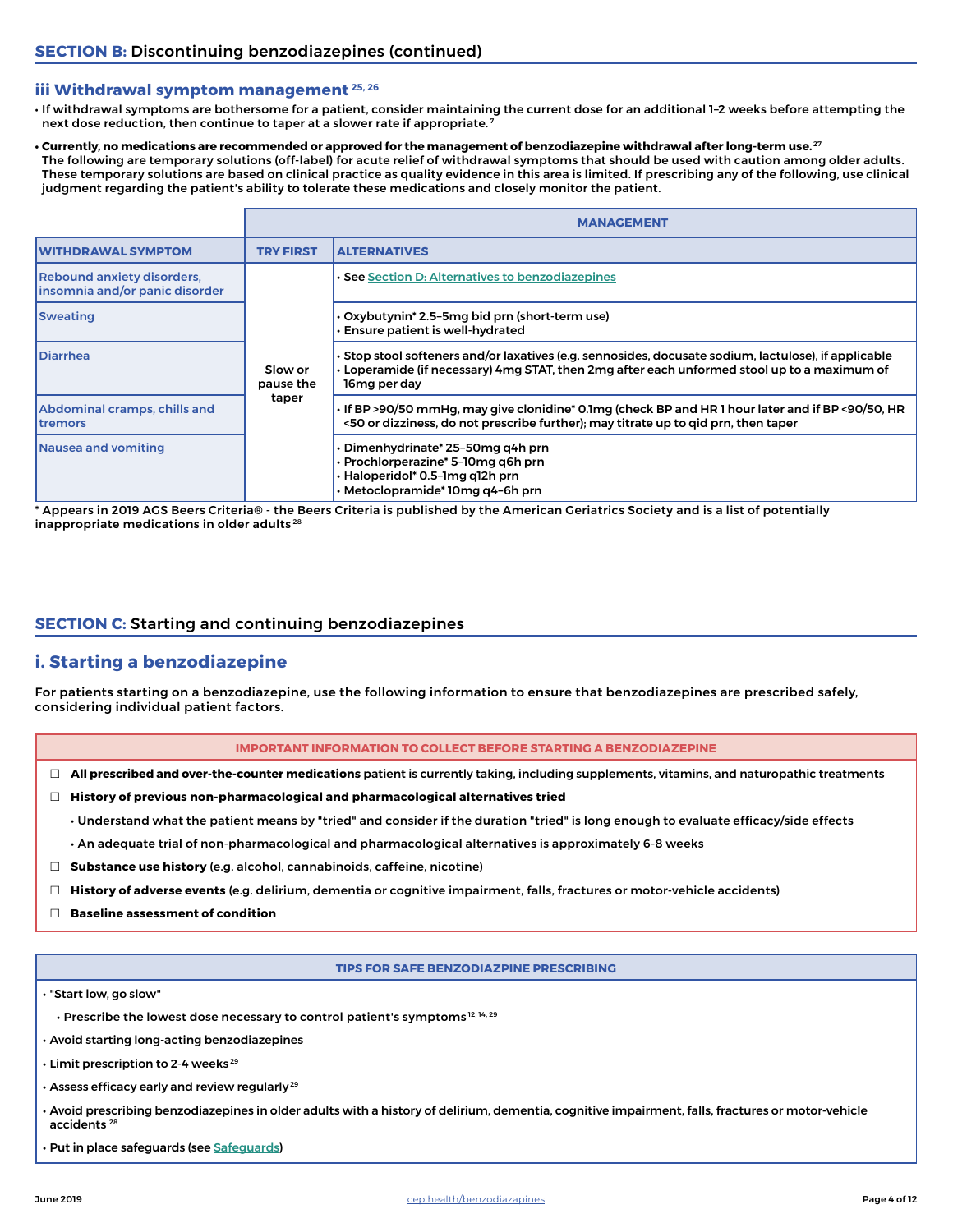## <span id="page-4-0"></span>**SECTION C:** Starting and continuing benzodiazepines (continued)

|                     |                       |                | <b>BENZODIAZEPINES AVAILABLE IN ONTARIO 7, 21, 30, 31</b> |                                                  |                     |
|---------------------|-----------------------|----------------|-----------------------------------------------------------|--------------------------------------------------|---------------------|
|                     | <b>Benzodiazepine</b> |                | <b>Formulations</b>                                       | <b>Approximate equivalent</b><br>oral dose (mg)* | Half-life (hours)** |
|                     | Chlordiazepoxide      | <b>Capsule</b> | 5 mg, 10 mg, 25 mg                                        | 10 <sup>°</sup>                                  | 100                 |
|                     | Clorazepate           | Capsule        | 3.75 mg, 7.5 mg, 15 mg                                    | 7.5                                              | 100                 |
| <b>LONG-ACTING</b>  | <b>Diazepam</b>       | <b>Tablet</b>  | 2 mg^, 5 mg^, 10 mg^                                      | 5                                                | 100                 |
|                     | <b>Flurazepam</b>     | Capsule        | 15 mg, 30 mg                                              | 15                                               | 100                 |
|                     | <b>Alprazolam</b>     | <b>Tablet</b>  | 0.25 mg $\land$ , 0.5 mg $\land$ , 1 mg $\land$ , 2 mg    | 0.5                                              | $12 - 15$           |
|                     | <b>Bromazepam</b>     | <b>Tablet</b>  | 1.5 mg^, 3 mg^, 6 mg^                                     | 3                                                | $8 - 30$            |
|                     | Clobazam              | <b>Tablet</b>  | 10 $mg2$                                                  | 10                                               | $10 - 46$           |
| <b>INTERMEDIATE</b> | Clonazepam            | <b>Tablet</b>  | 0.25 mg, 0.5 mg^, 1 mg, 2 mg^                             | 0.25                                             | $20 - 80$           |
| -ACTING             | Lorazepam             | <b>Tablet</b>  | 0.5 mg, 1 mg $\wedge$ , 2 mg $\wedge$                     |                                                  | $10 - 20$           |
|                     | Nitrazepam            | <b>Tablet</b>  | 5 mg^, 10 mg^                                             | 5                                                | $16 - 55$           |
|                     | Oxazepam              | <b>Tablet</b>  | 10 mg^, 15 mg^, 30 mg^                                    | 15                                               | $5 - 15$            |
|                     | <b>Temazepam</b>      | Capsule        | 15 mg, 30 mg                                              | 15                                               | $10 - 20$           |
| <b>SHORT-ACTING</b> | <b>Triazolam</b>      | <b>Tablet</b>  | 0.125 mg^, 0.25 mg^                                       | 0.25                                             | $1.5 - 5$           |

^ Scored \* Equivalent to 5mg diazepam \*\* Parent compound and active metabolite **Bolded** = covered by the Ontario Drug Benefit<sup>30</sup>

## **ii. Continuing a benzodiazepine**

**For patients starting and continuing on a benzodiazepine**, ensure safeguards are put in place to reduce harms and revisit the tapering conversation if/when appropriate.

#### <span id="page-4-1"></span>**SAFEGUARDS FOR BENZODIAZPINE PRESCRIBING**

- Avoid prescribing any combination of ≥3 central nervous system-active drugs (i.e. antidepressants, antipsychotics, antiepileptics, nonbenzodiazepine benzodiazepine receptor agonist hypnotics, opioids)<sup>28</sup>
- $\cdot$  Use intermittent therapy if appropriate (e.g. limit to 3 nights/week)<sup>14</sup>
- Use limited dispensing 9
- Collaborate with the patient's pharmacist regarding packaging options for older adults (e.g. dosette or blister pack), pill counts, home visits as well as patient education on safe storage and proper disposal
- Set expectations and confirm an exit strategy with the patient
- Implement treatment agreements
	- A sample benzodiazepine treatment agreement is available from the [College of Physicians and Surgeons of Alberta](https://link.cep.health/benzo8) iv
- Implement adjunctive non-pharmacological therapy (see [Section D: Alternatives to benzodiazepines](#page-5-0))
- Educate the patient about side effects and risk of overdose
- Educate the patient about avoiding use with alcohol and over-the-counter sedatives (e.g. acetaminophen, codeine)
- Monitor the patient closely for adverse events, such as cognitive impairment, delirium, falls, fractures and motor vehicle accidents 28
- Be alert to the development of dependence

• Tolerance to the effects of benzodiazepines can develop quickly after only 3-6 weeks (i.e. within weeks) and then more of the drug is needed to achieve the same effect<sup>12</sup>

• Consider use of urine drug screening if misuse is suspected (note: urine drug screening does not detect all benzodiazepines)

### **Increased risk: Benzodiazepines and opioids**

The concurrent use of benzodiazepines and opioids is associated with an increased risk of adverse reactions due to the depression of the central nervous system exerted by both types of drugs:

- $\cdot$  Increases the risk of cognitive effects, falls, motor vehicle accidents, overdoses and drug-related death  $^{27, 28, 32}$
- Risks are increased further when benzodiazepines are taken concurrently with alcohol
- The expert perspective is that opioids and benzodiazepines should rarely be prescribed together<sup>32</sup>
- For patients who may benefit from both an opioid taper and a benzodiazepine taper, consider completing the opioid taper first or taper the medication that the patient is most willing to taper first<sup>9</sup>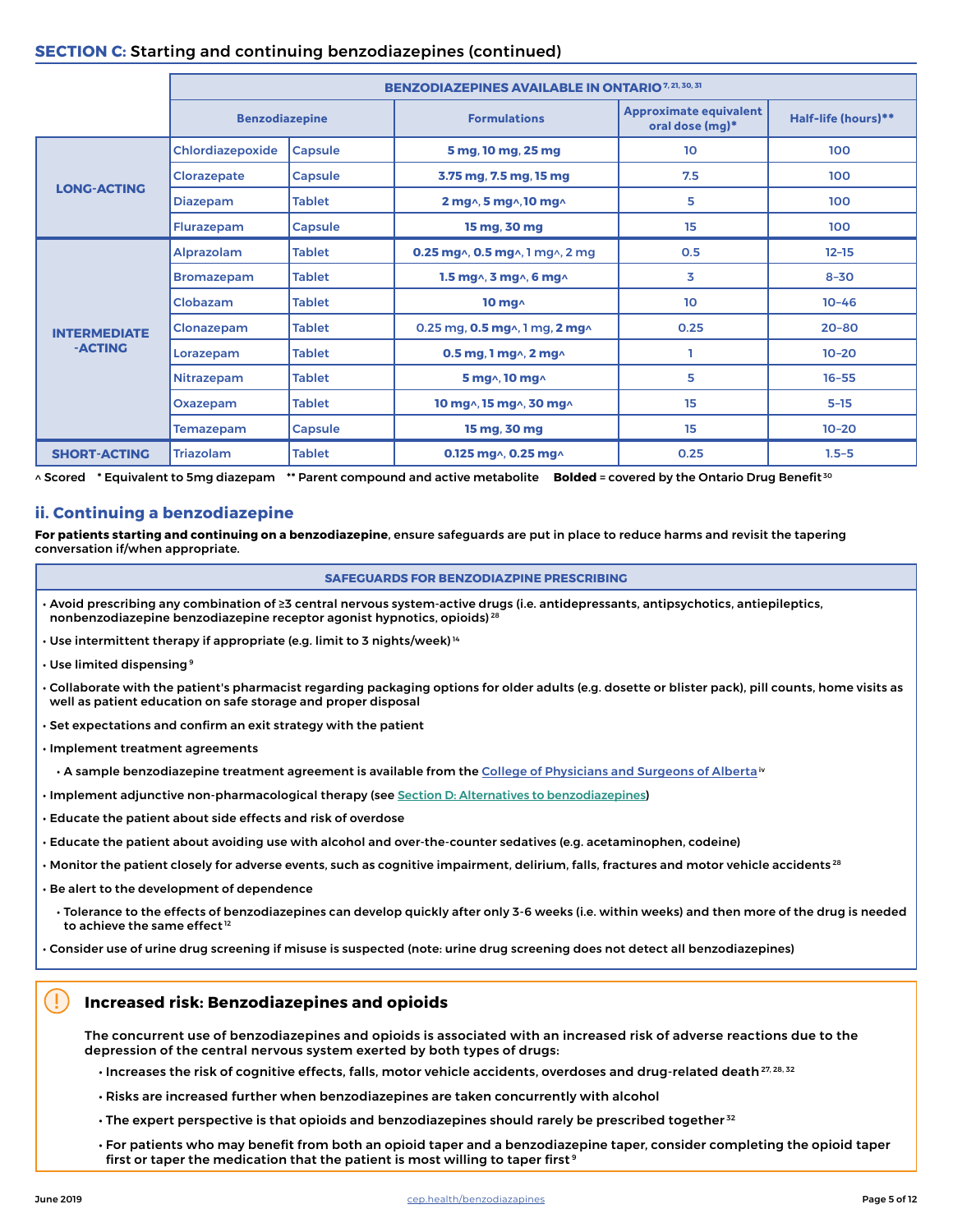<span id="page-5-0"></span>The following pages outline many of the non-pharmacological and pharmacological alternative therapy options to benzodiazepines for older adults, along with the level of evidence and adverse effects associated with each therapy. **Non-pharmacological alternatives are the preferred treatment for anxiety disorders, insomnia or panic disorder among older adults.** As patients age, their bodies respond to medications differently, making them more susceptible to adverse events and drug-drug interactions. If using pharmacological alternatives in older patients, consider patient factors and use the "**start low, go slow**" approach.

## **i. Alternatives for anxiety disorders**<sup>1,2</sup>

• Efficacy of non-pharmacological therapy is similar to that of pharmacological therapy for the treatment of anxiety and related disorders in older adults<sup>2</sup>

## **Non-pharmacological**

| <b>Treatment</b>                                               | <b>Level of</b><br>levidence | <b>Notes</b>                                                                                                                          |
|----------------------------------------------------------------|------------------------------|---------------------------------------------------------------------------------------------------------------------------------------|
| Cognitive behavioural<br>therapy                               |                              |                                                                                                                                       |
| <b>Progressive muscle</b><br><b>Irelaxation</b>                |                              | Efficacy of psychological treatment is similar to that of pharmacotherapy for the treatment of anxiety disorders<br>in older patients |
| <b>Psychological</b><br>therapy (supportive<br>(psychotherapy) | $\bullet$                    |                                                                                                                                       |
| <b>Physical activity</b>                                       |                              | Physical activity: 2.5 hours of moderate to higher intensity aerobic activity/week in bouts of 10 minutes or more <sup>33</sup>       |
|                                                                |                              | See Patient resources, services and supports for more information                                                                     |

| <b>Pharmacological</b>                                 |                             |                                                                                                                                                             | <b>Adverse effects</b> | Sleep disturbances | ပ္ပ      |          |                  |                       | and<br>Increased appetite<br>weight | Decreased appetite | Anorexic and stimulating | Priapism in men (rare) | Sexual dysfunction | Increased BP | Orthostatic<br>hypotension | Qt prolongation |           |                  | seizure activity | Hyponatremia |
|--------------------------------------------------------|-----------------------------|-------------------------------------------------------------------------------------------------------------------------------------------------------------|------------------------|--------------------|----------|----------|------------------|-----------------------|-------------------------------------|--------------------|--------------------------|------------------------|--------------------|--------------|----------------------------|-----------------|-----------|------------------|------------------|--------------|
| <b>Treatment</b>                                       | <b>Level of</b><br>evidence | <b>Notes</b>                                                                                                                                                |                        | Insomnia           | Somnolen | Sedation | Nausea           | $\overline{\text{o}}$ |                                     |                    |                          |                        |                    |              |                            |                 | Dizziness | Dry mouth        | Increased        |              |
| <b>Escitalopram and</b><br>sertraline (SSRIs)          | $\cdots$                    | $\cdot$ Appears in 2019 AGS Beers Criteria®*<br>(SSRIs appear as a class)<br><b>First-line treatment</b>                                                    |                        | $\blacktriangle$   | Δ        | Δ        | $\blacktriangle$ | $\Delta$              |                                     |                    |                          |                        | $\blacktriangle$   |              |                            | Δ               | Δ         | Δ                |                  | Δ            |
| <b>Duloxetine and</b><br><b>venlafaxine ER (SNRIs)</b> | $\cdots$                    | Appears in 2019 AGS Beers Criteria®*<br>(SNRIs appear as a class)<br><b>First-line treatment</b>                                                            |                        | Δ<br>Δ             |          | Δ        | Δ                | Δ                     |                                     | Δ                  |                          |                        |                    | Δ            |                            |                 | Δ         |                  |                  | Δ            |
| Pregabalin                                             | $\cdots$                    | <b>First-line treatment</b><br>Pregabalin has the most robust data in older<br>patients that demonstrates significant<br>improvements and good tolerability |                        |                    |          | Δ        | Δ                | Δ                     | Δ                                   |                    |                          |                        |                    |              |                            |                 | Δ         | Δ                |                  |              |
| <b>Bupropion SR/XL</b>                                 | Ω.                          | Second-line treatment                                                                                                                                       |                        | $\blacktriangle$   |          |          |                  | $\Delta$              |                                     | Δ                  |                          |                        |                    |              |                            |                 |           |                  | A                |              |
| <b>Citalopram (SSRI)</b>                               |                             | Appears in 2019 AGS Beers Criteria®*<br>(SSRIs appear as a class)<br>$\cdot$ Third-line treatment<br>May increase QT (doses >40mg/day)                      |                        | Δ<br>Δ             | Δ        | Δ        | Δ                | Δ                     |                                     |                    |                          |                        | Δ                  |              |                            | Δ               | Δ         | $\blacktriangle$ |                  | Δ            |
| <b>Trazodone</b>                                       | 44                          | $\cdot$ Third-line treatment                                                                                                                                |                        |                    |          |          | $\blacktriangle$ |                       |                                     |                    |                          | Δ                      |                    |              | Δ                          |                 |           |                  |                  |              |
| <b>Mirtazapine</b>                                     |                             | $\cdot$ Appears in 2019 AGS Beers Criteria®*<br>$\cdot$ Third-line treatment                                                                                |                        |                    |          | Δ        |                  |                       | Δ                                   |                    |                          |                        |                    |              |                            |                 | Δ         | Δ                |                  |              |
| <b>Fluoxetine (SNRI)</b>                               |                             | $\boldsymbol{\cdot}$ Appears in 2019 AGS Beers Criteria®*<br>(SNRIs appear as a class)<br>$\cdot$ Third-line treatment<br>· Long half-life (5-week washout) |                        | Δ<br>Δ             | Δ        | Δ        | Δ                | Δ                     |                                     |                    | Δ                        |                        | $\blacktriangle$   |              |                            | Δ               | Δ         | Δ                |                  | Δ            |

*Notes: BP = blood pressure, ER = extended release, CR = controlled release, GI = gastrointestinal, SNRIs = serotonin and norepinephrine reuptake inhibitors, SR = sustained release, SSRIs = selective serotonin reuptake inhibitors, XL = extra-long/large*

*\* Appears in 2019 AGS Beers Criteria® - the Beers Criteria is published by the American Geriatrics Society and is a list of potentially inappropriate medications in older adults 28*

*Level of evidence:* **· · ·** *= meta-analysis or at least 2 randomized controlled trials that included a placebo condition,* **· ·** *= at least 1 randomized controlled trial with placebo or active comparison condition,* **·** *= uncontrolled trial with at least 10 subjects*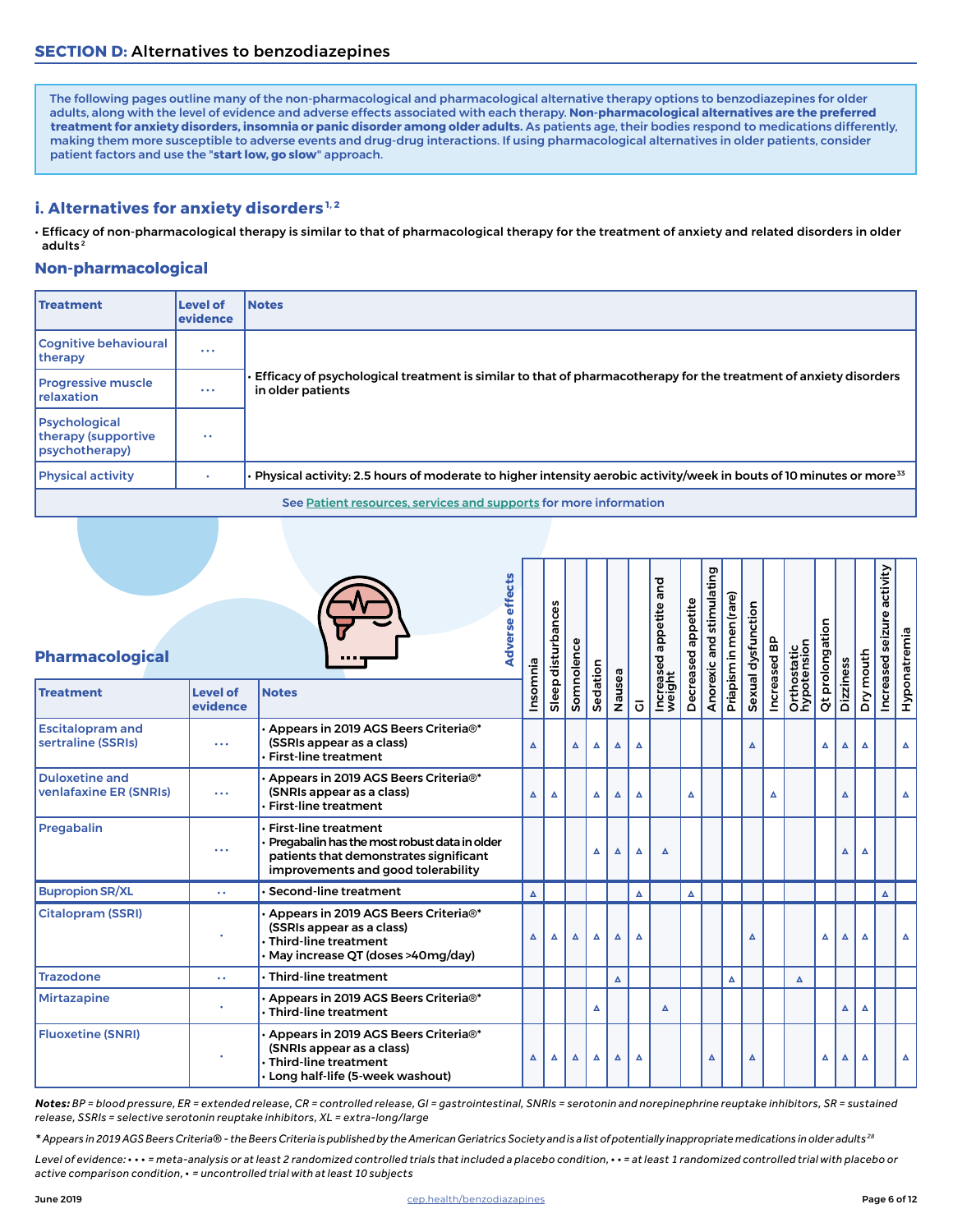## **ii. Alternatives for insomnia 17, 21, 34**

- Cognitive behavioural therapy for insomnia is more effective than pharmacological therapy for the short- and long-term management of insomnia in older adults<sup>17</sup>
- There are no medications for primary or chronic insomnia in older adults that are proven to be safe and effective<sup>7</sup>

## **Non-pharmacological**

| <b>Treatment</b>                        | <b>Level of</b><br>evidence | <b>Notes</b>                                                                                    |
|-----------------------------------------|-----------------------------|-------------------------------------------------------------------------------------------------|
| <b>Cognitive behavioural</b><br>therapy | $\cdots - \cdots$           | · Restructures maladaptive beliefs regarding health and daytime consequences of insomnia        |
| <b>Good sleep hygiene</b>               | $\bullet$ $\bullet$         | Reduces behaviours that interfere with sleep drive or increased arousal                         |
| <b>Sleep restriction</b>                | $\bullet - \bullet \bullet$ | $\cdot$ Increases sleep drive and stabilizes circadian rhythm                                   |
| <b>Stimulus control</b>                 | $\bullet - \bullet \bullet$ | $\cdot$ Reduces arousal in sleep environment and promotes the association between bed and sleep |
| <b>Progressive muscle</b><br>relaxation | $\bullet - \bullet \bullet$ | Reduces physical and psychological arousal in sleep environment                                 |
|                                         |                             | See Patient resources, services and supports for more information                               |

| <b>Pharmacological</b>                        |                             | Adverse effects                                                                                                                                                                                                                                                                                                                                                                                                                                                                  | Anticholinergic side<br>effects with higher doses |   | Orthostatic hypotension<br>men (rare)<br>Priapism in |         |          |           |              | cramps<br>Abdominal |        | stomach | Hepatotoxicity (rare) |
|-----------------------------------------------|-----------------------------|----------------------------------------------------------------------------------------------------------------------------------------------------------------------------------------------------------------------------------------------------------------------------------------------------------------------------------------------------------------------------------------------------------------------------------------------------------------------------------|---------------------------------------------------|---|------------------------------------------------------|---------|----------|-----------|--------------|---------------------|--------|---------|-----------------------|
| <b>Treatment</b>                              | <b>Level of</b><br>evidence | <b>Notes</b>                                                                                                                                                                                                                                                                                                                                                                                                                                                                     |                                                   |   |                                                      | Fatigue | Headache | Dizziness | Irritability |                     | Nausea | Upset:  |                       |
| <b>Zopiclone and</b><br>zolpidem<br>(Z-drugs) |                             | See Nonbenzodiazepine benzodiazepine receptor agonist hypnotics (Z-drugs)                                                                                                                                                                                                                                                                                                                                                                                                        |                                                   |   |                                                      |         |          |           |              |                     |        |         |                       |
| <b>Doxepin (TCA)</b>                          |                             | Appears in 2019 AGS Beers Criteria <sup>®*</sup> (for doses greater than 6mg)<br>3mg: improves total sleep time (~12 min), wake after sleep onset (~10 min)<br>6mg: improves total sleep time (~17 min), wake after sleep onset (~14 min)<br>Not to be taken within 3 hours of a meal due to delayed absorption and the<br>potential for next day drowsiness<br>Minimal risk of physical tolerance/dependence; consider doxepin if substance<br>abuse or dependence is a concern | Δ                                                 |   |                                                      |         |          |           |              |                     |        |         |                       |
| <b>Trazodone</b>                              | $\bullet - \bullet \bullet$ | Trazodone is indicated for depression; limited evidence for insomnia<br>Lower risk of morning hangover effect due to a short half-life<br>Minimal risk of tolerance/dependence<br>Low anticholinergic activity                                                                                                                                                                                                                                                                   |                                                   | Δ | Δ                                                    |         |          |           |              |                     |        |         |                       |
| <b>Melatonin</b>                              |                             | Modest effect on sleep (may decrease sleep onset latency [~7 min];<br>increases total sleep time [~8 min], and improves sleep quality)<br>No apparent physical tolerance and dependence<br><b>Purity concerns</b>                                                                                                                                                                                                                                                                |                                                   |   |                                                      | Δ       | Δ        | ▵         | Δ            | Δ                   |        |         |                       |
| <b>Valerian root</b>                          |                             | Limited evidence for insomnia<br>Purity concerns •                                                                                                                                                                                                                                                                                                                                                                                                                               |                                                   |   |                                                      |         | Δ        | ▵         |              |                     |        |         |                       |

*Notes: TCA = tricyclic antidepressant, Z-drugs = non-benzodiazepine benzodiazepine receptor agonist hypnotics*

*\* Appears in 2019 AGS Beers Criteria® - the Beers Criteria is published by the American Geriatrics Society and is a list of potentially inappropriate medications in older adults 28*

*Level of evidence:* **· · ·** *= meta-analysis or at least 2 randomized controlled trials that included a placebo condition,* **· ·** *= at least 1 randomized controlled trial with placebo or active comparison condition,* **·** *= uncontrolled trial with at least 10 subjects*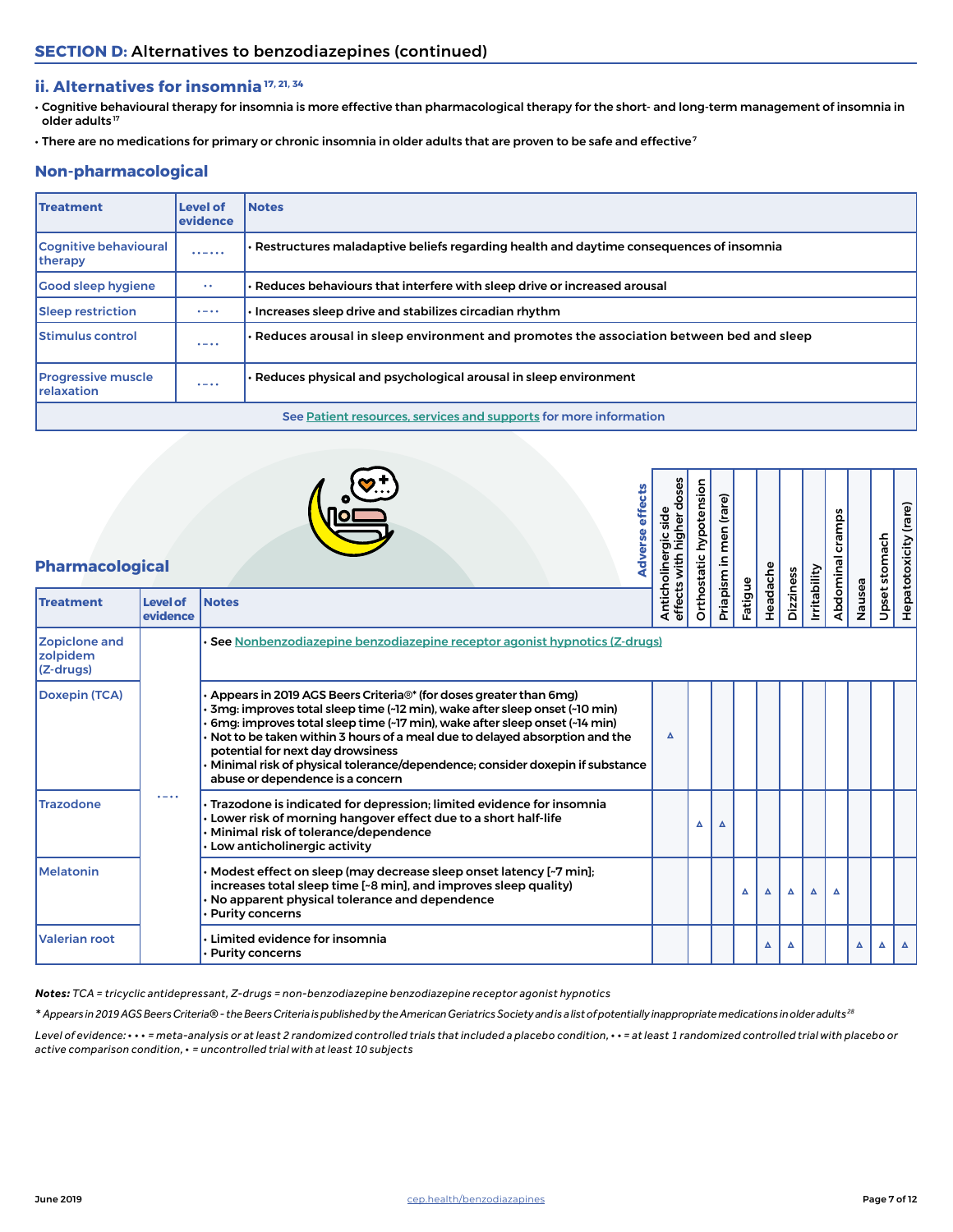## <span id="page-7-0"></span>**Nonbenzodiazepine benzodiazepine receptor agonist hypnotics (Z-drugs)**

• Z-drugs have adverse events similar to those of benzodiazepines in older adults (e.g. delirium, falls, fractures, daytime sedation, increased emergency room visits/hospitalizations, motor vehicle crashes and minimal improvement in sleep latency and duration). Z-drugs should be avoided in older adults or those with a history of these adverse events. 28, 35, 36

- Discontinuing Z-drugs: 14
	- Tapering is recommended when discontinuing after use for more than 4 weeks
	- To help lessen the more common withdrawal symptom of rebound insomnia:
		- Gradually reduce the dose by 50% every week until lowest available dose is being used, then reduce use to every other day, then use only as needed and then discontinue use completely

**OR**

 $\cdot$  Gradually reduce the dose by 25% every 2 weeks and then slow the taper to 12.5% every 2 weeks near the end<sup>7</sup>

• Educate the patient that some sleep difficulty should be expected but that it should resolve within a week

| Z-drugs    | Level of<br>evidence        | Notes <sup>21</sup>                                                                                                                                                                                                                                                                                   | <b>Formulations</b> 36-38                                           |
|------------|-----------------------------|-------------------------------------------------------------------------------------------------------------------------------------------------------------------------------------------------------------------------------------------------------------------------------------------------------|---------------------------------------------------------------------|
| Zopiclone* | $\bullet - \bullet \bullet$ | $\cdot$ Indicated for insomnia but avoid in older adults $^{28}$<br>· Improves sleep onset latency (~19 min), total sleep time (~45 min), wake<br>after sleep onset (~11 min)<br>Risk of physical tolerance and dependence                                                                            | $\cdot$ 3.75mg, 5mg, 7.5mg $^{\circ}$<br>Older patient max: 5mg/day |
| Zolpidem** | $\bullet - \bullet \bullet$ | $\cdot$ Indicated for insomnia but avoid in older adults <sup>28</sup><br>· Improves sleep onset latency (~15 min), total sleep time (~23 min)<br>Oral disintegrating tablet - cannot be split<br>Less chance of morning hang-over effect than zopiclone<br>Risk of physical tolerance and dependence | ∙ 5ma. 10ma<br>∙ Older patient max: 5mg/day                         |

*^ Scored \* Covered by Exceptional Access Program 39 \*\* Possibly covered by Exceptional Access Program 40*

*Level of evidence:* **· · ·** *= meta-analysis or at least 2 randomized controlled trials that included a placebo condition,* **· ·** *= at least 1 randomized controlled trial with placebo or active comparison condition,* **·** *= uncontrolled trial with at least 10 subjects*

#### **Increased risk: Z-drugs and complex sleep disorders 41**

• Serious injuries and death from complex sleep behaviors have occurred in patients who have taken Z-drugs with and without a history of such behaviors, even at the lowest recommended doses, and the behaviors can occur after just 1 dose

• Health care professionals should not prescribe Z-drugs to patients who have previously experienced complex sleep behaviors after taking these medications

|                                                                | Medications not recommended for the sole<br>management of insomnia <sup>21,29</sup><br><b>Notes</b><br>$\cdot$ Relative lack of evidence<br>· Significant adverse effects<br>• Lack of evidence or excessive risk of daytime sedation,<br>psychomotor impairment and anticholinergic activity<br>• Lack of evidence or excessive risk of daytime sedation,<br>psychomotor impairment and anticholinergic activity |                 |          |          |                |          |                      | Extrapyramidal<br>reactions | Hypotension | Weight gain | function<br>Impaired |      | Dependence |          |
|----------------------------------------------------------------|-------------------------------------------------------------------------------------------------------------------------------------------------------------------------------------------------------------------------------------------------------------------------------------------------------------------------------------------------------------------------------------------------------------------|-----------------|----------|----------|----------------|----------|----------------------|-----------------------------|-------------|-------------|----------------------|------|------------|----------|
| <b>Treatment</b>                                               |                                                                                                                                                                                                                                                                                                                                                                                                                   | Anticholinergic | Sedation | Somnolen | $\overline{O}$ | Headache | Cognitive impairment |                             |             |             |                      | Fals |            | Edema    |
| Mirtazapine,<br>fluvoxamine (SSRIs) and<br>amitriptyline (TCA) |                                                                                                                                                                                                                                                                                                                                                                                                                   | Δ               | Δ        | Δ        | Δ              | Δ        |                      |                             |             |             |                      |      |            |          |
| Antihistamine                                                  |                                                                                                                                                                                                                                                                                                                                                                                                                   | Δ               |          |          |                |          | Δ                    | Δ                           | Δ           |             |                      |      |            |          |
| <b>Antinauseants</b>                                           |                                                                                                                                                                                                                                                                                                                                                                                                                   | Δ               | Δ        | Δ        |                |          | Δ                    |                             |             |             |                      |      |            |          |
| <b>Antipsychotics</b><br><b>Conventional or</b><br>atypical)   | · Lack of evidence<br>· Risk of anticholinergic and neurological toxicity (conventional)<br>and metabolic toxicity (atypicals)<br>Possible increased risk of stroke/mortality in patients with<br>behavioural and psychological symptoms of dementia (NNH =<br>100 in 12 weeks)                                                                                                                                   | Δ               | Δ        |          |                |          |                      | Δ                           |             | Δ           |                      |      |            |          |
| <b>Muscle relaxants</b>                                        | . Lack of evidence and risk of central nervous system effects                                                                                                                                                                                                                                                                                                                                                     |                 |          | Δ        |                |          |                      |                             |             |             | Δ                    | Δ    | Δ          |          |
| Pregabalin, gabapentin                                         | $\cdot$ Lack of evidence                                                                                                                                                                                                                                                                                                                                                                                          |                 |          | Δ        | Δ              |          |                      |                             |             | Δ           |                      |      |            | $\Delta$ |

*Notes: GI = gastrointestinal, SSRIs = selective serotonin reuptake inhibitors, TCA = tricyclic antidepressant*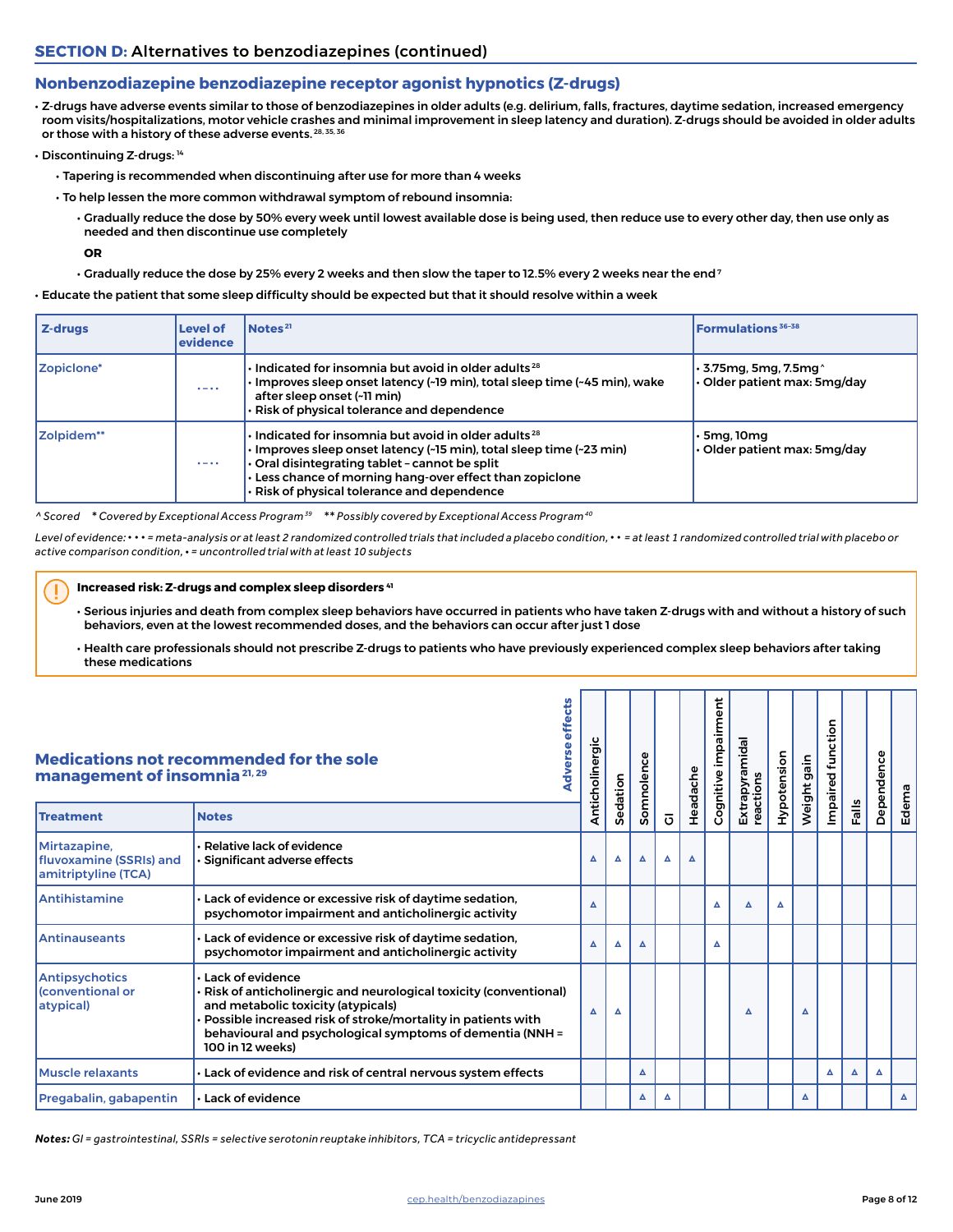## **iii. Alternatives for panic disorders 1, 4**

- Cognitive behavioural therapy as the initial treatment for panic disorder is strongly supported by demonstrated efficacy in numerous randomized controlled trials 4
- If pharmacotherapy is used, use lower starting and therapeutic doses and a slower dose titration of medication than those used for younger patients 4

## **Non-pharmacological**

| <b>Treatment</b>                        | <b>Level of</b><br>evidence | <b>Notes</b>                                                                                                                                                                                                                                                                                                                                                |
|-----------------------------------------|-----------------------------|-------------------------------------------------------------------------------------------------------------------------------------------------------------------------------------------------------------------------------------------------------------------------------------------------------------------------------------------------------------|
| <b>Cognitive behavioural</b><br>therapy | $\cdots$                    | Demonstrated efficacy in randomized control trials                                                                                                                                                                                                                                                                                                          |
| <b>Daily diary</b>                      | $\cdots$                    | Allows for monitoring of panic symptoms to gather information about the association between internal stimuli ›<br>(e.g. emotions) and external stimuli (e.g. substances, particular situations or settings)                                                                                                                                                 |
| <b>Patient education</b>                | $\cdots$                    | • To reassure the patient that their symptoms are not life-threatening and that panic disorders are common (i.e.<br>they are not alone)<br>Should include general promotion of healthy behaviors (e.g. good nutrition, exercise, good sleep hygiene) as well<br>as decreased use of caffeine, tobacco, alcohol and other potentially deleterious substances |
|                                         |                             | See Patient resources, services and supports for more information                                                                                                                                                                                                                                                                                           |

| <b>Pharmacological</b>                                                                           |                               |                                                                                                                                           | effects<br><b>Adverse</b> |                  | Sleep disturbances | Somnolence |          |        |                  | Increased appetite | appetite<br>Decreased | Weight gain | Sexual dysfunction | Suicidal ideation |           | Qt prolongation | Hyponatremia |           | Dry mouth |                  | Increased BP | seizure               |                  |
|--------------------------------------------------------------------------------------------------|-------------------------------|-------------------------------------------------------------------------------------------------------------------------------------------|---------------------------|------------------|--------------------|------------|----------|--------|------------------|--------------------|-----------------------|-------------|--------------------|-------------------|-----------|-----------------|--------------|-----------|-----------|------------------|--------------|-----------------------|------------------|
| <b>Treatment</b>                                                                                 | <b>Level of</b><br>evidence   | <b>Notes</b>                                                                                                                              |                           | Insomnia         |                    |            | Sedation | Nausea | $\overline{O}$   |                    |                       |             |                    |                   | Confusion |                 |              | Agitation |           | Dizziness        |              | Increased<br>activity | Edema            |
| Citalopram,<br>escitalopram,<br>fluoxetine,<br><b>I</b> fluvoxamine<br>and sertraline<br>(SSRIs) | $\bullet$ $\bullet$ $\bullet$ | Appears in 2019 AGS Beers Criteria®*<br>(SSRIs appear as a class)<br>$\cdot$ First-line treatment<br>· Few drug interactions              |                           | $\blacktriangle$ |                    | Δ          |          | Δ      | Δ                |                    |                       | Δ           | Δ                  |                   |           | Δ               | ▵            |           | Δ         | Δ                |              |                       |                  |
| Mirtazapine                                                                                      | $\bullet$ $\bullet$           | Appears in 2019 AGS Beers Criteria®*<br><b>Second-line treatment</b>                                                                      |                           |                  |                    |            | Δ        |        |                  | $\blacktriangle$   |                       | Δ           |                    |                   |           |                 |              |           | Δ         | $\blacktriangle$ |              |                       | $\blacktriangle$ |
| <b>Clomipramine</b><br>and<br>imipramine<br>(TCAs)                                               | $\bullet$ $\bullet$ $\bullet$ | Appears in 2019 AGS Beers Criteria®*<br><b>Second-line treatment</b><br>Caution due to anticholinergic and<br>cardiovascular side effects |                           |                  |                    | Δ          |          |        |                  | Δ                  |                       | Δ           |                    | Δ                 | Δ         | Δ               |              | A         | Δ         |                  |              |                       |                  |
| <b>Duloxetine</b><br>(SNRI)                                                                      |                               | $\cdot$ Third-line treatment                                                                                                              |                           |                  | Δ                  |            |          | Δ      | Δ                |                    | $\blacktriangle$      |             |                    |                   |           |                 |              |           | Δ         | Δ                | Δ            |                       |                  |
| <b>Bupropion SR</b>                                                                              | $\bullet$                     | $\cdot$ Third-line treatment                                                                                                              |                           | $\blacktriangle$ |                    |            |          |        | $\blacktriangle$ |                    | Δ                     |             |                    |                   |           |                 |              |           |           |                  |              | Δ                     |                  |
| Gabapentin                                                                                       | $\ddot{\phantom{a}}$          | Appears in 2019 AGS Beers Criteria®*<br>· Third-line treatment                                                                            |                           |                  |                    | Δ          |          |        | Δ                |                    |                       |             |                    |                   |           |                 |              |           |           | Δ                |              |                       | Δ                |

*Notes: BP = blood pressure, GI = gastrointestinal, SNRIs = serotonin and norepinephrine reuptake inhibitors, SR = sustained release, SSRIs = selective serotonin reuptake inhibitors, TCAs = tricyclic antidepressants* 

*\* Appears in 2019 AGS Beers Criteria® - the Beers Criteria is published by the American Geriatrics Society and is a list of potentially inappropriate medications in older adults 28*

*Level of evidence:* **· · ·** *= meta-analysis or at least 2 randomized controlled trials that included a placebo condition,* **· ·** *= at least 1 randomized controlled trial with placebo or active comparison condition,* **·** *= uncontrolled trial with at least 10 subjects*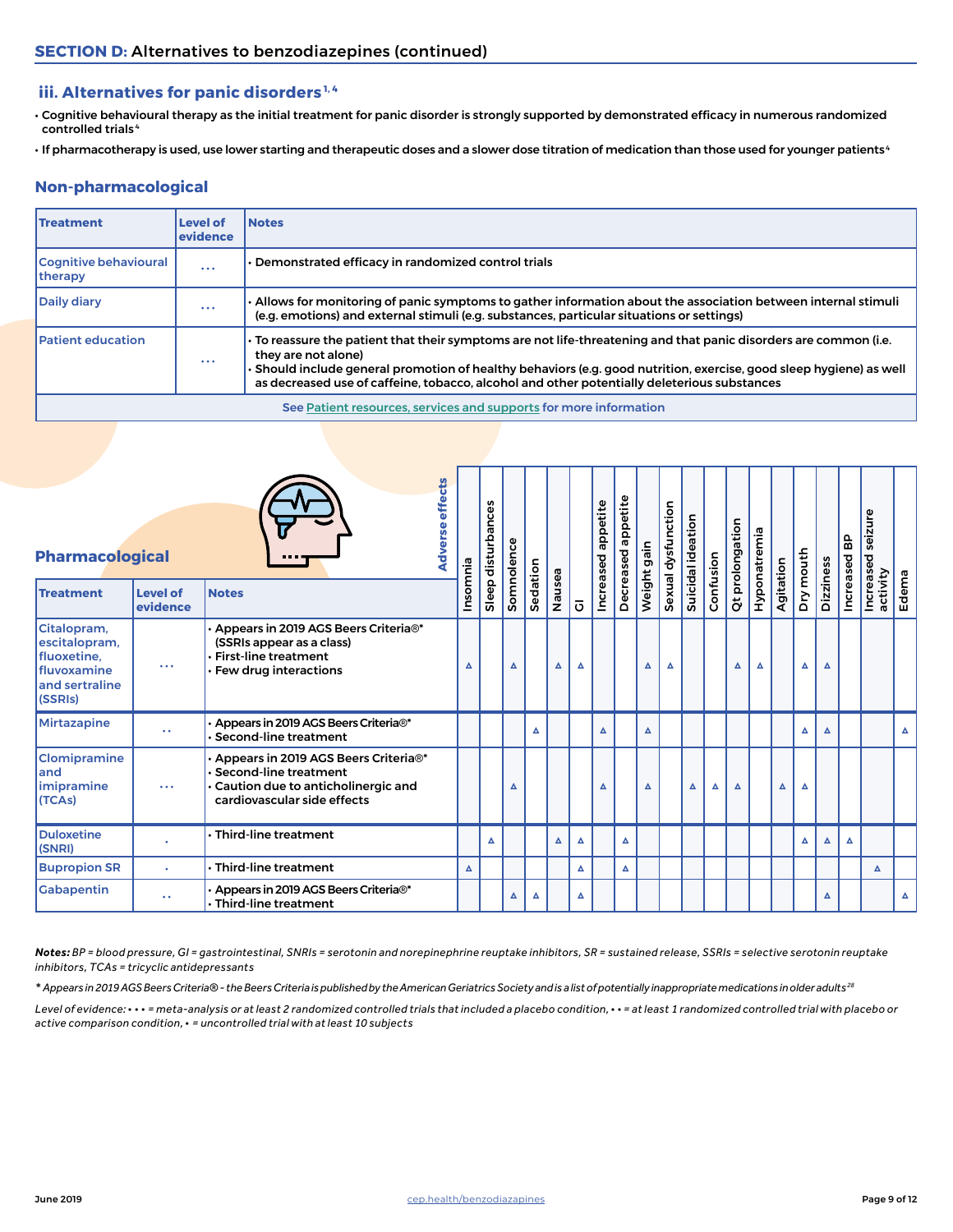- **i. Centre for Effective Practice increased risk patient postcard:** <https://link.cep.health/benzopostcard>
- **ii. Canadian Deprescribing Network (CaDeN) useful patient resources:** <https://link.cep.health/benzo1>
- **iii. The Ashton Manual benzodiazepines tapering approaches:** <https://link.cep.health/benzo4>
- **iv. College of Physicians and Surgeons of Alberta benzodiazepine treatment agreement:** <https://link.cep.health/benzo8>
- **v. GeriMedRisk telemedicine (telephone and eConsult) consultation service for questions regarding medication use in older adult patients from a team of geriatric specialists and pharmacists:** <https://link.cep.health/benzo9>
- **vi. Centre for Effective Practice Management of chronic insomnia tool** [https://cep.health/clinical-products/insomnia-management-of-chronic](https://link.cep.health/insomniatoolpage)[insomnia-tool/](https://link.cep.health/insomniatoolpage)
- **vii. iAM Medical Guidelines deprescribing.org app:** <https://link.cep.health/benzo10>
- **viii. Ontario Drug Benefit formulary search:** <https://link.cep.health/benzo11>
- **ix. 2019 AGS Beers Criteria® list of potentially inappropriate medications in older adults published by the by the American Geriatrics Society:**  <https://link.cep.health/benzo12>

### <span id="page-9-0"></span>Patient resources, services and supports



**PSYCHOLOGICAL THERAPY**

Modules of cognitive behavioural therapy can be given as homework for the patient  $\nabla$ in between appointments.

## INDEPENDENT COGNITIVE BEHAVIOURAL THERAPY (BOOK, ONLINE, AND MOBILE APP)

### **For Anxiety Disorders and Panic Disorder**

- **Mind Over Mood:** A cognitive behavioural therapy hard copy workbook that provides instruction for how to manage anxiety disorders, panic disorder and other mood problems. Cost is \$29.64 USD. Available from:<https://link.cep.health/benzo13> **x.**
- **BounceBack Ontario:** Guided self-help program grounded in cognitive behavioural therapy designed to help adults manage symptoms of anxiety (and depression). Involves 6 telephone sessions with trained coaches who lead the patient through a series of workbooks. Cost is free. Patient is contacted within 5 business days of referral to schedule first appointment. Referral or patient self-referral is required. Available from: <https://link.cep.health/benzo14> **xi.**
- **FearFighter CCBT:** A 9-week cognitive behavioural therapy for anxiety and panic disorders mobile app. Provided by Magellan Health Services **xii.** Inc. Cost is free. Available from: <https://link.cep.health/benzo15>
- **xiii. Moodgym:** A 5-session online cognitive behavioural therapy program for anxiety (and depression). Cost is \$39 AUD for 12 month access. Available from:<https://link.cep.health/benzo16>
- **xiv. Centre for Mindfulness Studies:** Provides mindfulness-based cognitive therapy, mindfulness-based stressed reduction, mindful self-compassion and specialized mindfulness training to the general public, healthcare providers and social service professionals. Available from: [https://](https://link.cep.health/benzo16) [link.cep.health/benzo16](https://link.cep.health/benzo16)

#### **For Insomnia**

- **Sink into Sleep:** A 6-step cognitive behavioural therapy hard copy workbook that provides instruction for how to manage insomnia. Cost is \$23.58 CAD. Available from: <https://link.cep.health/benzo17> **xv.**
- **CBT-i Coach:** Cognitive behavioural therapy for insomnia mobile app. Provided by the US Department of Veterans Affairs. Cost is free. Avail-**xvi.** able from:<https://link.cep.health/benzo18>
- **xvii. Restore CBT-I:** A 6-week cognitive behavioural therapy for insomnia mobile app. Provided by Magellan Health Services Inc. Cost is free. Available from:<https://link.cep.health/benzo19>
- **xviii. Go! To Sleep:** A 6-week cognitive behavioural therapy for insomnia online and mobile app program. Provided by the Cleveland Clinic of Wellness. Cost is \$3.99 USD for app or \$40 USD for online. Available from: <https://link.cep.health/benzo20>
- **CBT for Insomnia:** A 5-session online cognitive behavioural therapy program for insomnia. Cost ranges from \$24.95 USD to \$49.95 USD. Avail-**xix.** able from:<https://link.cep.health/benzo21>
- **Sleep Training System:** A 6-week online cognitive behavioural therapy for insomnia program with money-back guarantee and personalized feedback. Cost is \$29.95 USD. Available from:<https://link.cep.health/benzo22> **xx.**
- **Sleepio:** Cognitive behavioural therapy for insomnia online and mobile app program. Cost is \$300 USD for a 12-month subscription. Available **xxi.** from[: https://link.cep.health/benzo23](https://link.cep.health/benzo23)

## IN-PERSON COGNITIVE BEHAVIOURAL THERAPY

**Canadian Association of Cognitive and Behavioural Therapy — Find a certified therapist webpage:** Online search tool to find a certified thera-**xxii.**pist who provides cognitive behavioural therapy in Canada. Available from:<https://link.cep.health/benzo24>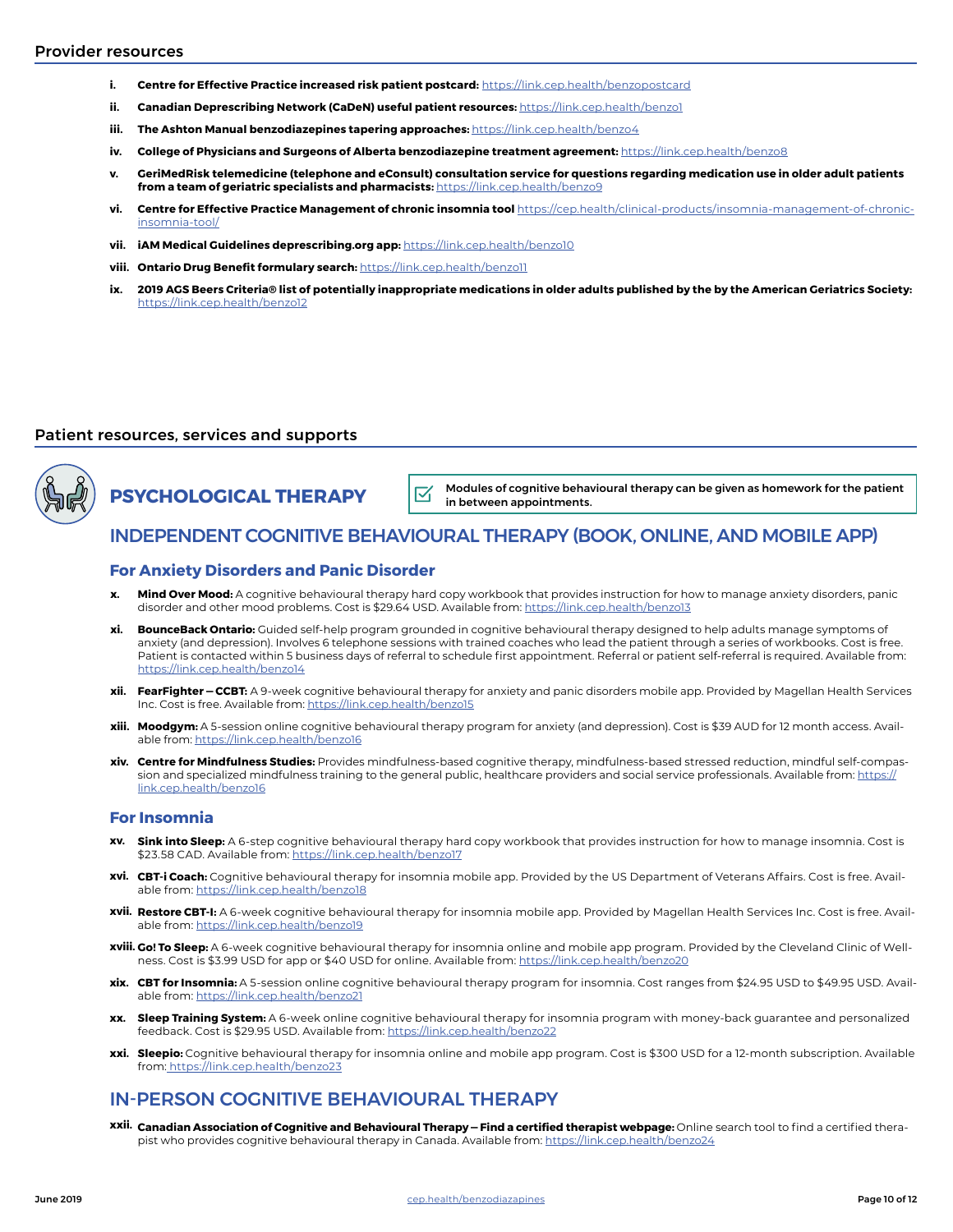## OTHER PSYCHOLOGICAL THERAPY

- **Big White Wal**l: Online mental health and wellbeing service offering online peer support and self-management tool. This anonymous service is **xxiii.** funded by the government, is available 24 hours a day and has no wait times. Cost is free. No referral needed; valid Ontario postal code required. Available from:<https://link.cep.health/benzo25>
- **Ontario Psychological Association Find a psychologist search webpage**: Online search tool to find a psychologist or psychological associate **xxiv.** in Ontario. Available from:<https://link.cep.health/benzo26>
- **Psychology Today Find a therapist webpage:** Online search tool to find a therapist. Available from: <https://link.cep.health/benzo27> **xxv.**



## **PROGRESSIVE MUSCLE RELAXATION FOR ANXIETY**

**Progressive muscle relaxation instructions:** Free online/printable instructions for patients on how to conduct progressive muscle relaxation. **xxvi.** Available from: <https://link.cep.health/benzo28>



# **PHYSICAL ACTIVITY**

- **Exercise prescription:** Free online/printable patient take-home prescription for aerobic activity or strength training. Available from: [https://](https://link.cep.health/benzo29) **xxvii.** [link.cep.health/benzo29](https://link.cep.health/benzo29)
- **Tips to get active:** Free online/printable physical activity tips for older adults. Available from: <https://link.cep.health/benzo30> **xxviii.**
- **Seniors Active Living Centres:** Map of in-person Seniors Active Living Centres that offer social, cultural, learning and recreational programs **xxvix.** for older adults (minimal membership fees). Available from: <u>https://link.cep.health/benzo31</u>
- **YMCA:** List of in-person YMCA locations across Ontario (senior membership approximately \$50/month for individuals or \$77/month for couples). Available from:<https://link.cep.health/benzo32> **xxx.**



## **GOOD SLEEP HYGIENE, SLEEP RESTRICTION, STIMULUS CONTROL AND PROGRESSIVE MUSCLE RELAXATION FOR INSOMNIA**

**Sleepwell:** Free online supports for sleep, including sleep hygiene checklist, instructions for sleep restriction instructions, stimulus control **xxxi.** and progressive muscle relaxation as well as sleep diaries and sleep calculators. Available from: <https://link.cep.health/benzo33>



# **DAILY DIARY**

- **xxxii. Sleep Diary:** Free online/printable template for patients to use to keep track of their daily sleep patterns. Available from: <u>[https://link.cep.](https://link.cep.health/benzo34)</u> [health/benzo34](https://link.cep.health/benzo34)
- **xxxiii. Worry diary:** Free online/printable template for patients to use to keep track of their panic symptoms. Available from: <u>[https://link.cep.health/](https://link.cep.health/benzo35)</u> [benzo35](https://link.cep.health/benzo35)



For local services for older adults visit the [https://www.thehealthline.ca/](https://link.cep.health/benzo36)